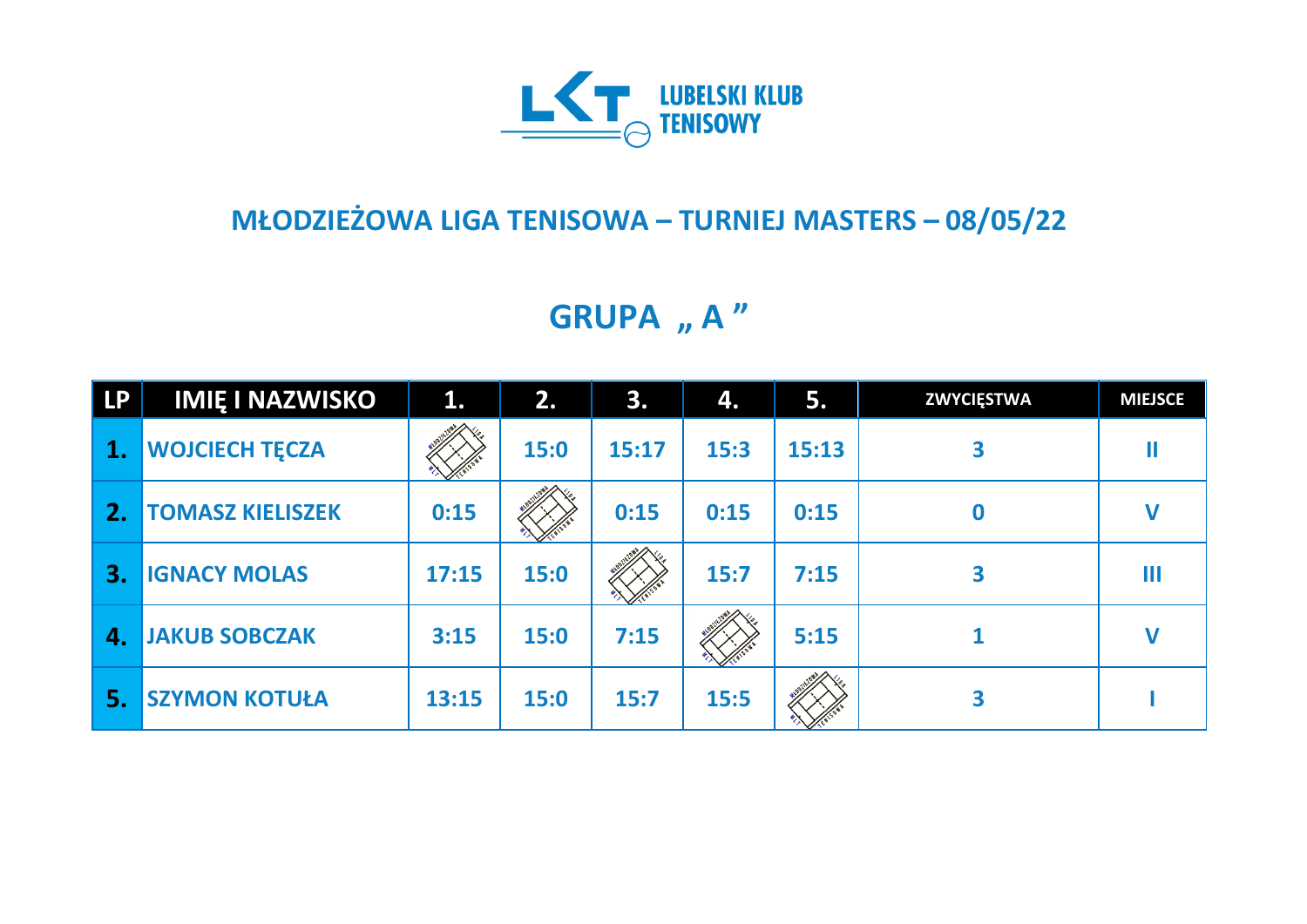

## **MŁODZIEŻOWA LIGA TENISOWA – TURNIEJ MASTERS – 08/05/22 GRUPA** , **B** "

| <b>LP</b> | <b>IMIE I NAZWISKO</b>   | $\mathbf{1}$ . | 2.   | 3.   | 4.   | 5.   | <b>ZWYCIĘSTWA</b> | <b>MIEJSCE</b> |
|-----------|--------------------------|----------------|------|------|------|------|-------------------|----------------|
| 1.        | <b>LUKASZ KRZYSZCZAK</b> |                | 10:3 | 10:4 | 10:6 | 10:5 | 4                 |                |
| 2.        | <b>KAROL ZABOROWSKI</b>  | 3:10           |      | 10:5 | 5:10 | 8:10 |                   | IV             |
| 3.        | <b>MIŁOSZ SOLARSKI</b>   | 4:10           | 5:10 |      | 7:10 | 2:10 |                   | $\mathbf V$    |
| 4.        | <b>ALBERT SOWIŃSKI</b>   | 6:10           | 10:5 | 10:7 |      | 10:3 | 3                 |                |
| 5.        | <b>KONRAD SŁOWAŃSKI</b>  | 5:10           | 10:8 | 10:2 | 3:10 |      |                   | Ш              |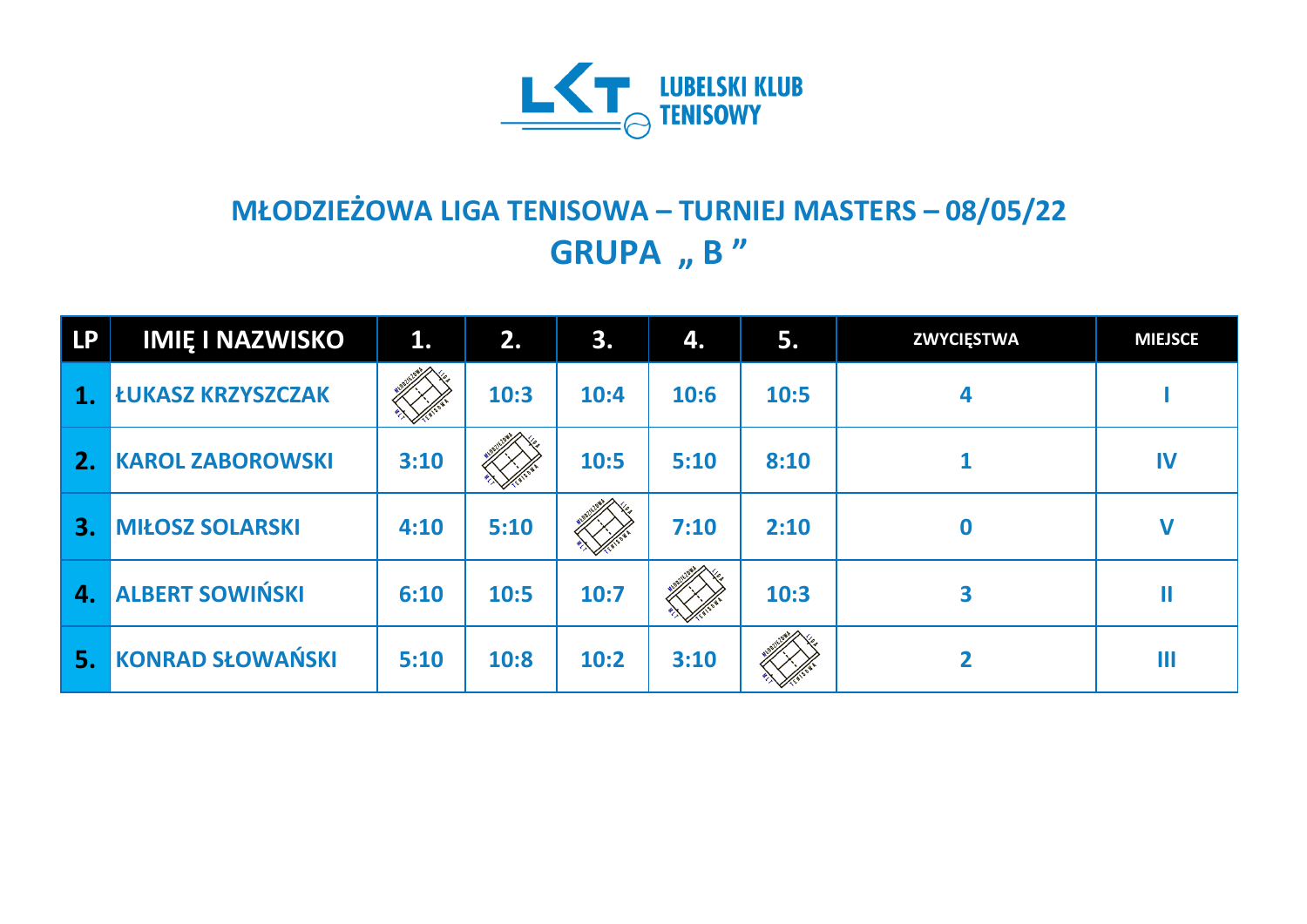

## **MŁODZIEŻOWA LIGA TENISOWA – TURNIEJ MASTERS – 08/05/22 GRUPA** "  $C''$

| <b>LP</b> | <b>IMIĘ I NAZWISKO</b>                 | 1.    | 2.    | 3.    | 4.    | <b>ZWYCIĘSTWA</b> | <b>MIEJSCE</b> |
|-----------|----------------------------------------|-------|-------|-------|-------|-------------------|----------------|
|           | <b>MARCEL SŁOMKA</b>                   |       | 15:2  | 15:3  | 12:15 | $\mathbf{2}$      |                |
| 2.        | <b>BARTŁOMIEJ</b><br><b>ZABOROWSKI</b> | 2:15  |       | 15:12 | 4:15  |                   | Ш              |
| З.        | <b>OSKAR SOLARSKI</b>                  | 3:15  | 12:15 |       | 9:15  | $\boldsymbol{0}$  | IV             |
| 4.        | <b>WOJCIECH KOTUŁA</b>                 | 15:12 | 15:4  | 15:9  |       | 3                 |                |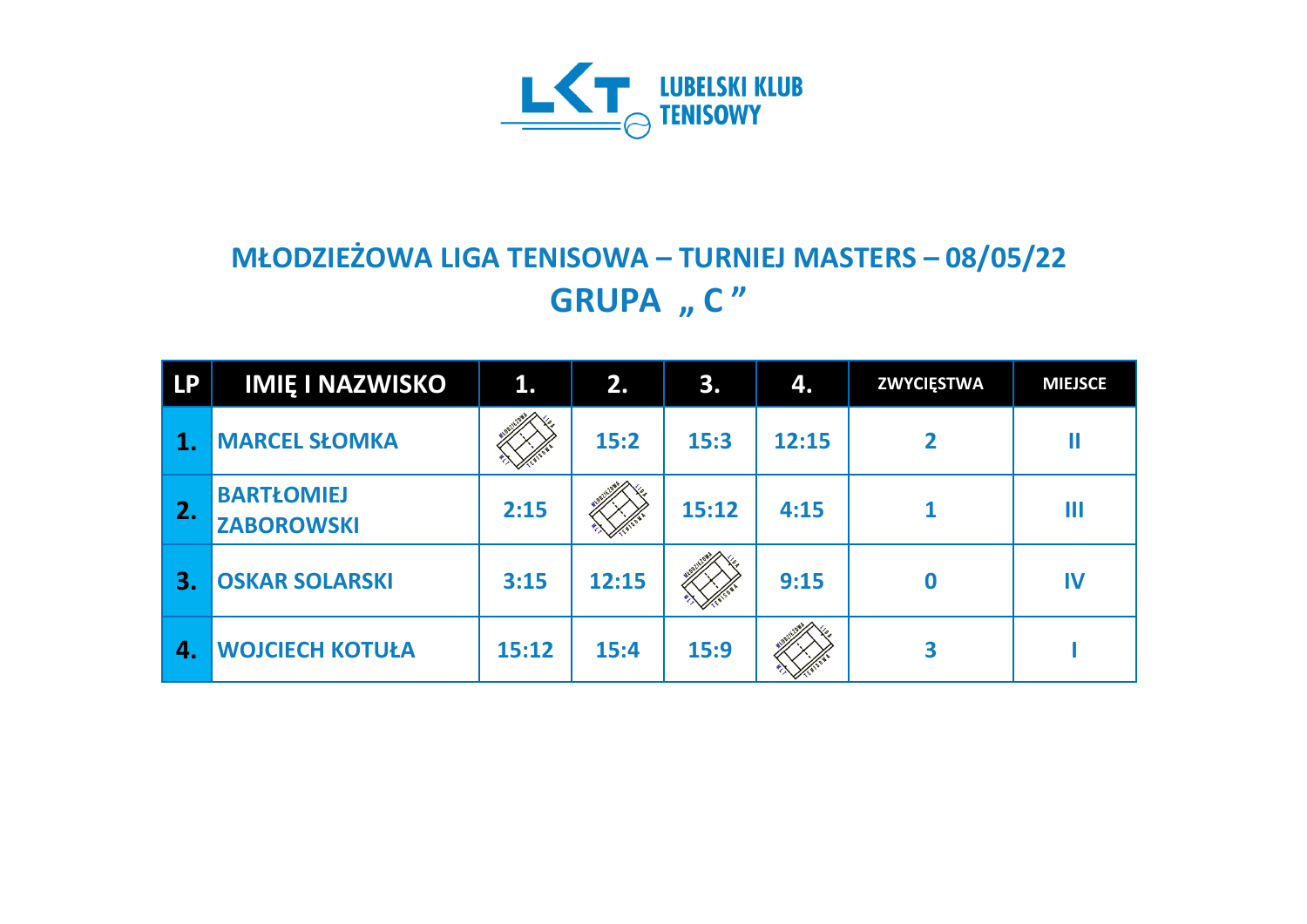

## **MŁODZIEŻOWA LIGA TENISOWA – TURNIEJ MASTERS – 08/05/22 GRUPA** "D"

| <b>LP</b>    | <b>IMIĘ I NAZWISKO</b>   | 1.   | 2.    | 3.    | 4.   | <b>ZWYCIĘSTWA</b> | <b>MIEJSCE</b> |
|--------------|--------------------------|------|-------|-------|------|-------------------|----------------|
|              | <b>ALEX SŁODZIŃSKI</b>   |      | 15:8  | 15:5  | 15:7 |                   |                |
| 2.           | <b>ADAM OLESZEK</b>      | 8:15 |       | 15:10 | 8:15 |                   | H              |
| $\mathbf{3}$ | <b>GRZEGORZ KWIECIEŃ</b> | 5:15 | 10:15 |       | 5:15 |                   | IV             |
| 4.           | <b>ARTUR WASIL</b>       | 7:15 | 15:8  | 15:5  |      |                   |                |